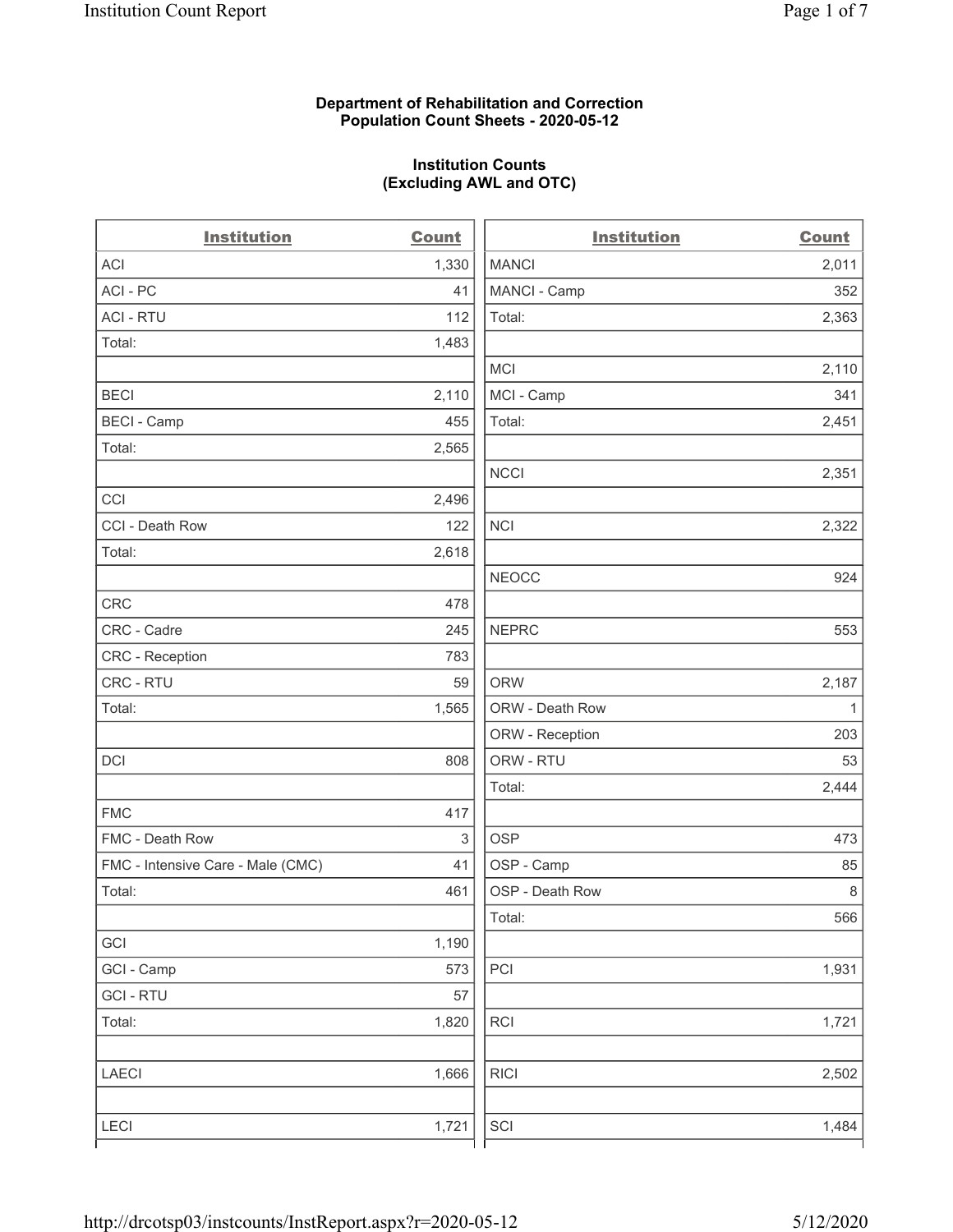| LECI - Camp              | 172   |                  |                          |        |
|--------------------------|-------|------------------|--------------------------|--------|
| Total:                   | 1,893 | <b>SOCF</b>      |                          | 1,206  |
|                          |       |                  |                          |        |
| LOCI                     | 2,208 | <b>TCI</b>       |                          | 1,027  |
|                          |       | TCI - Camp       |                          | 371    |
| <b>LORCI</b>             | 221   | Total:           |                          | 1,398  |
| LORCI - Cadre            | 142   |                  |                          |        |
| <b>LORCI - Reception</b> | 1,178 | <b>TOCI</b>      |                          | 758    |
| Total:                   | 1,541 | <b>TOCI - PC</b> |                          | 152    |
|                          |       | Total:           |                          | 910    |
| <b>MACI</b>              | 961   |                  |                          |        |
| MACI - Minimum           | 1,179 | <b>WCI</b>       |                          | 1,256  |
| Total:                   | 2,140 | WCI - RTU        |                          | 33     |
|                          |       | Total:           |                          | 1,289  |
|                          |       |                  | <b>Total Population:</b> | 47,183 |

\* The Total Population includes 30 Offenders with Reason Codes 30 & 31. \*\* The Total Population includes 36 Offenders with Reason Code 0A.

### **Male Population by Security Level (Include AWL and Exclude OTC)**

| <b>Security Level</b>  |                   | <b>Body</b> | <b>AWL</b> | $(-OTC)$ | <b>Total</b> |
|------------------------|-------------------|-------------|------------|----------|--------------|
| <b>Total Level E</b>   |                   | 969         | 3          | 3        | 969          |
| Total Level 4          |                   | 1,625       | 8          | 8        | 1,625        |
| Total Level 3          |                   | 9,664       | 79         | 71       | 9,672        |
| Total Level 2          |                   | 16,333      | 102        | 64       | 16,371       |
| Total Level 1          |                   | 14,573      | 96         | 37       | 14,632       |
| <b>Total Death Row</b> |                   | 137         | 0          | $\Omega$ | 137          |
|                        | <b>Total Male</b> | 43,301      | 288        | 183      | 43,406       |

## **Female Population by Institution (Include AWL and Exclude OTC)**

| <b>Institution</b> | <b>Body</b> | <b>AWL</b> | $(-OTC)$ | <b>Total</b> |
|--------------------|-------------|------------|----------|--------------|
| <b>DCI</b>         | 807         | 2          |          | 808          |
| <b>FMC</b>         | 5           | 0          | O        | 5            |
| <b>NEPRC</b>       | 553         | 6          | 4        | 555          |
| <b>ORW</b>         | 2,187       | 21         | 13       | 2,195        |
| ORW - Death Row    |             |            |          |              |
| ORW - Reception    | 203         |            |          | 203          |
| ORW - RTU          | 53          | 0          |          | 53           |
|                    |             |            |          |              |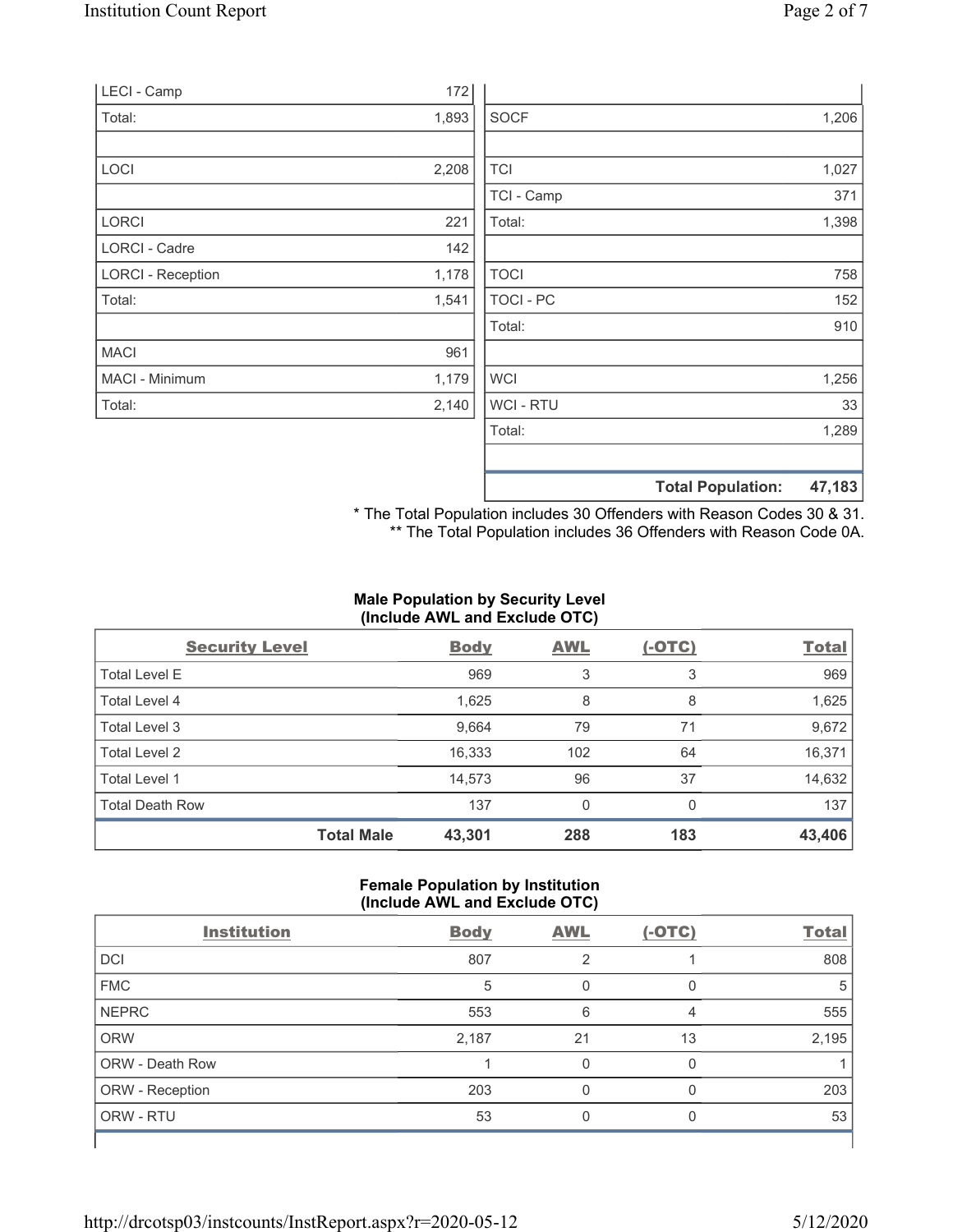| <b>Total Female</b>      | 3,809  | 29  | 18  | 3,820  |
|--------------------------|--------|-----|-----|--------|
|                          |        |     |     |        |
| <b>Total Population:</b> | 47.110 | 317 | 201 | 47,226 |

# **Male Population by Institution: Security Level 5 and E (Include AWL and Exclude OTC)**

| <b>Institution</b> |                      | <b>Body</b>    | <b>AWL</b>              | $(-OTC)$            | <b>Total</b>   |
|--------------------|----------------------|----------------|-------------------------|---------------------|----------------|
| ACI                |                      | 1              | $\mathbf 0$             | $\mathsf{O}\xspace$ | $\mathbf{1}$   |
| CRC                |                      | 1              | $\mathsf{O}\xspace$     | $\mathbf 0$         | 1              |
| CRC - Reception    |                      | $\overline{2}$ | $\mathsf{O}\xspace$     | $\mathsf{O}\xspace$ | $\sqrt{2}$     |
| CRC - RTU          |                      | $\overline{4}$ | $\mathbf 0$             | $\mathsf{O}\xspace$ | 4              |
| ${\sf FMC}$        |                      | 1              | $\mathbf 0$             | $\mathsf{O}\xspace$ | $\mathbf{1}$   |
| LECI               |                      | 22             | $\mathsf{O}\xspace$     | $\mathbf 0$         | 22             |
| LORCI              |                      | 1              | $\mathbf 0$             | $\mathsf{O}\xspace$ | 1              |
| <b>MACI</b>        |                      | 14             | $\mathbf{1}$            | 1                   | 14             |
| <b>MANCI</b>       |                      | 18             | $\mathbf 0$             | $\boldsymbol{0}$    | 18             |
| <b>NEOCC</b>       |                      | 29             | $\mathsf{O}\xspace$     | 0                   | 29             |
| <b>OSP</b>         |                      | 288            | $\mathbf 1$             | 1                   | 288            |
| <b>RCI</b>         |                      | 19             | $\mathsf{O}\xspace$     | $\mathsf{O}\xspace$ | 19             |
| <b>RICI</b>        |                      | 1              | $\mathbf 0$             | $\mathsf{O}\xspace$ | 1              |
| <b>SOCF</b>        |                      | 427            | $\mathbf{1}$            | $\mathbf{1}$        | 427            |
| <b>TCI</b>         |                      | $\sqrt{5}$     | $\mathbf 0$             | $\mathsf{O}\xspace$ | $\sqrt{5}$     |
| <b>TOCI</b>        |                      | 117            | $\mathsf{O}\xspace$     | 0                   | 117            |
| <b>WCI</b>         |                      | 15             | $\mathsf{O}\xspace$     | $\mathbf 0$         | 15             |
| <b>WCI - RTU</b>   |                      | $\overline{4}$ | $\mathbf 0$             | $\mathsf{O}\xspace$ | $\overline{4}$ |
|                    | <b>Total Level 5</b> | 969            | $\overline{\mathbf{3}}$ | 3                   | 969            |

### **Male Population by Institution: Security Level 4 (Include AWL and Exclude OTC)**

| <b>Institution</b>                | <b>Body</b> | <b>AWL</b>    | $(-OTC)$       | <b>Total</b> |
|-----------------------------------|-------------|---------------|----------------|--------------|
| ACI                               | 5           |               | U              | 5            |
| CRC                               | 12          |               |                | 12           |
| CRC - Reception                   |             |               |                |              |
| CRC - RTU                         | 10          |               |                | 10           |
| <b>FMC</b>                        | 4           |               | n              | 4            |
| FMC - Intensive Care - Male (CMC) |             |               |                |              |
| LOCI                              | 0           | $\mathcal{P}$ | $\mathfrak{p}$ |              |
| <b>LORCI</b>                      | 10          |               |                | 10           |
| LORCI - Cadre                     |             |               |                |              |
|                                   |             |               |                |              |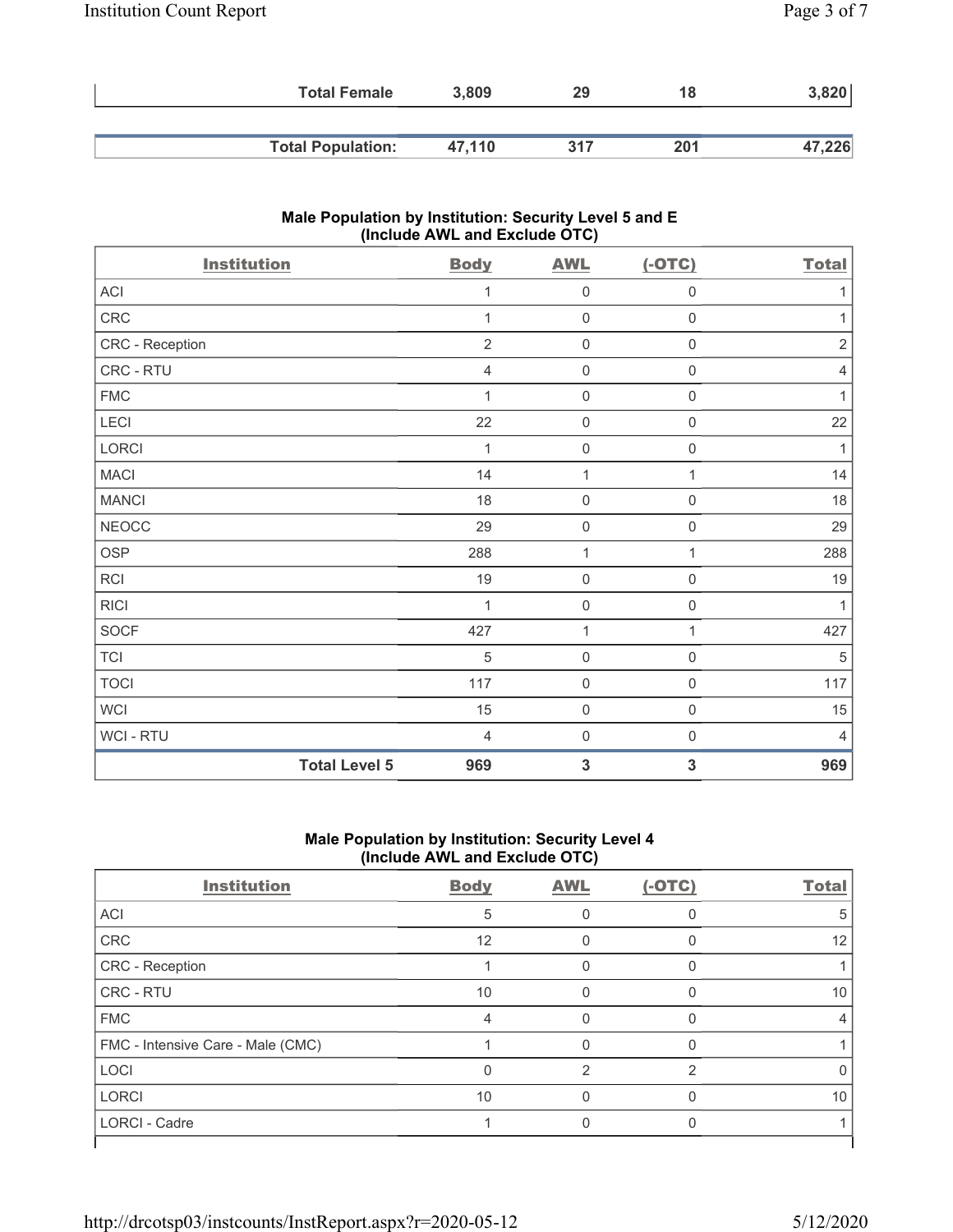|                          | <b>Total Level 4</b> | 1,625 |   |   | 1,625 |
|--------------------------|----------------------|-------|---|---|-------|
| WCI - RTU                |                      |       |   |   |       |
| <b>WCI</b>               |                      |       |   |   |       |
| TOCI - PC                |                      | 17    | U |   | 17    |
| <b>TOCI</b>              |                      | 629   |   |   | 629   |
| SOCF                     |                      | 747   | 5 | 5 | 747   |
| <b>OSP</b>               |                      | 160   |   |   | 160   |
| <b>MACI</b>              |                      | 18    |   |   | 18    |
| <b>LORCI - Reception</b> |                      | 5     |   |   | 5     |

### **Male Population by Institution: Security Level 3 (Include AWL and Exclude OTC)**

| <b>Institution</b>                | <b>Body</b>    | <b>AWL</b>          | $(-OTC)$            | <b>Total</b>   |
|-----------------------------------|----------------|---------------------|---------------------|----------------|
| <b>ACI</b>                        | 19             | $\mathbf 0$         | $\mathsf{O}\xspace$ | 19             |
| ACI-PC                            | 8              | $\mathbf 0$         | $\mathbf 0$         | $\,8\,$        |
| <b>BECI</b>                       | 19             | $\mathbf 0$         | $\overline{0}$      | 19             |
| CCI                               | 12             | $\mathsf{O}\xspace$ | $\mathsf{O}\xspace$ | 12             |
| CRC                               | 194            | 8                   | 8                   | 194            |
| CRC - Cadre                       | 13             | $\mathbf 0$         | $\mathsf{O}\xspace$ | 13             |
| CRC - Reception                   | 56             | $\,8\,$             | 8                   | 56             |
| CRC - RTU                         | 43             | $\mathbf 0$         | $\mathbf 0$         | 43             |
| <b>FMC</b>                        | 10             | $\overline{2}$      | $\mathbf 0$         | 12             |
| FMC - Intensive Care - Male (CMC) | $\overline{2}$ | $\mathsf{O}\xspace$ | $\mathsf{O}\xspace$ | $\overline{2}$ |
| GCI                               | $\overline{7}$ | $\mathbf 0$         | $\mathbf 0$         | $\overline{7}$ |
| <b>GCI-RTU</b>                    | $\mathbf{1}$   | $\mathbf 0$         | $\mathsf{O}\xspace$ | $\mathbf{1}$   |
| <b>LAECI</b>                      | 29             | $\mathbf{1}$        | $\mathbf{1}$        | 29             |
| LECI                              | 1,541          | $\sqrt{5}$          | 5                   | 1,541          |
| LOCI                              | $\,8\,$        | $\mathbf 0$         | $\mathbf 0$         | $\,8\,$        |
| <b>LORCI</b>                      | 69             | 28                  | 27                  | 70             |
| <b>LORCI - Cadre</b>              | 10             | $\mathbf 0$         | $\mathsf{O}\xspace$ | 10             |
| <b>LORCI - Reception</b>          | 223            | $\overline{2}$      | $\mathbf{1}$        | 224            |
| <b>MACI</b>                       | 813            | $\sqrt{2}$          | $\overline{2}$      | 813            |
| <b>MANCI</b>                      | 1,852          | $\overline{7}$      | $\,6\,$             | 1,853          |
| <b>MCI</b>                        | 12             | $\mathbf 0$         | $\mathbf 0$         | 12             |
| <b>NCCI</b>                       | 32             | $\mathbf 0$         | $\mathsf{O}\xspace$ | 32             |
| <b>NCI</b>                        | 12             | $\mathbf 0$         | $\mathbf 0$         | 12             |
| <b>NEOCC</b>                      | 837            | $\mathbf{1}$        | $\mathbf{1}$        | 837            |
| <b>OSP</b>                        | $\overline{4}$ | $\mathbf 0$         | $\mathsf{O}\xspace$ | $\overline{4}$ |
| PCI                               | 47             | $\mathbf 1$         | $\mathbf 0$         | 48             |
| RCI                               | 1,513          | 5                   | $\overline{4}$      | 1,514          |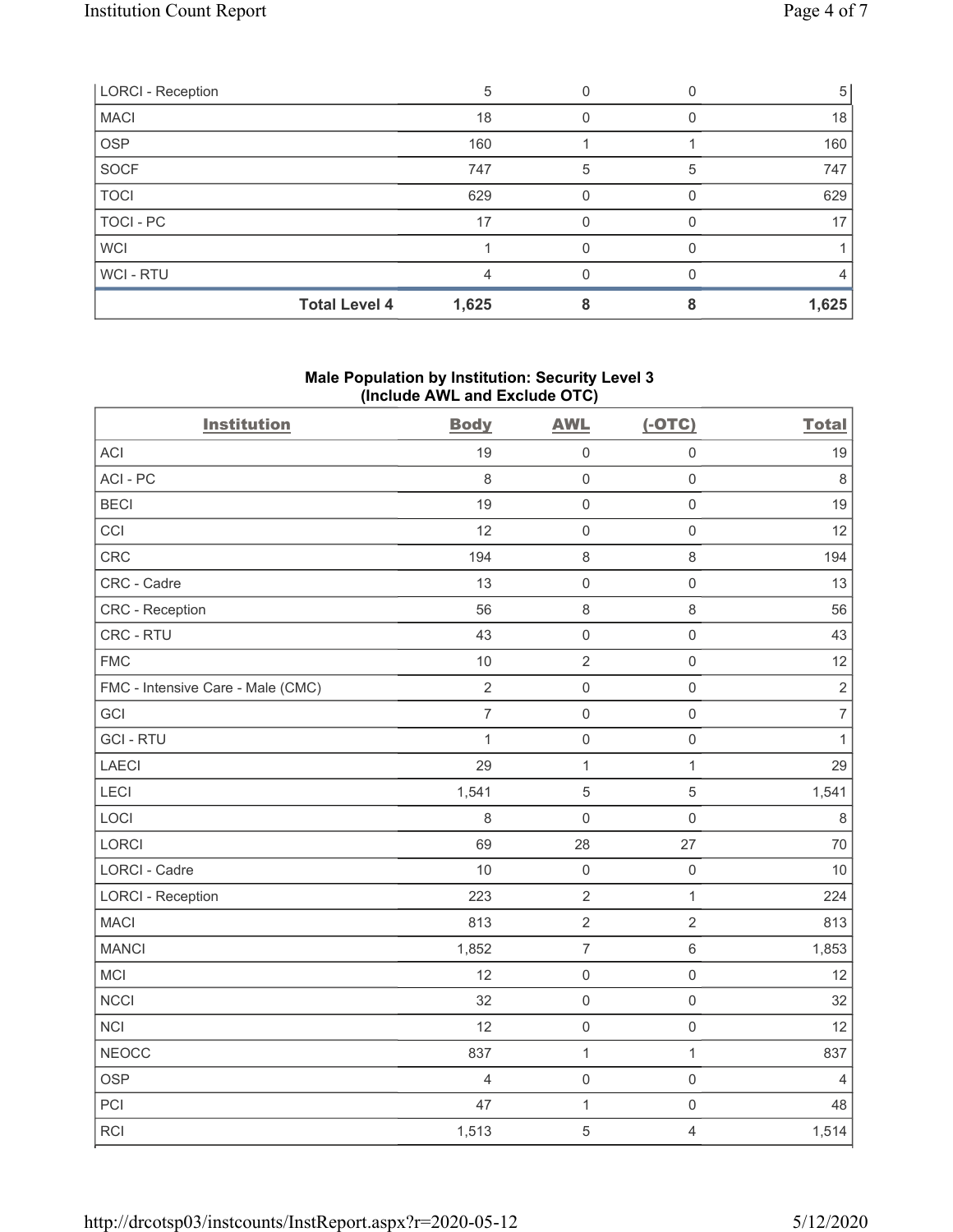|             | <b>Total Level 3</b> | 9,664 | 79       | 71 | 9,672 |
|-------------|----------------------|-------|----------|----|-------|
| WCI-RTU     |                      | 21    | 0        | O  | 21    |
| <b>WCI</b>  |                      | 1,181 | 6        | 5  | 1,182 |
| TOCI-PC     |                      | 81    | 0        |    | 81    |
| <b>TOCI</b> |                      | 5     | $\Omega$ | 0  | 5     |
| TCI - Camp  |                      |       | 0        |    |       |
| TCI         |                      | 904   | 3        | 3  | 904   |
| SOCF        |                      | 32    | 0        | 0  | 32    |
| SCI         |                      | 23    | 0        | 0  | 23    |
| <b>RICI</b> |                      | 30    | 0        |    | 30    |

### **Male Population by Institution: Security Level 2 (Include AWL and Exclude OTC)**

| <b>Institution</b>                | <b>Body</b>         | <b>AWL</b>          | $(-OTC)$            | <b>Total</b>   |
|-----------------------------------|---------------------|---------------------|---------------------|----------------|
| <b>ACI</b>                        | 733                 | $\mathbf{1}$        | $\mathsf 0$         | 734            |
| ACI-PC                            | 24                  | $\mathbf 0$         | $\mathsf{O}\xspace$ | 24             |
| <b>ACI - RTU</b>                  | 91                  | $\mathbf 0$         | $\mathsf{O}\xspace$ | 91             |
| <b>BECI</b>                       | 1,419               | 11                  | $\sqrt{5}$          | 1,425          |
| <b>BECI - Camp</b>                | $\overline{2}$      | $\mathbf 0$         | $\mathsf{O}\xspace$ | $\overline{2}$ |
| CCI                               | 1,880               | $\boldsymbol{9}$    | $\overline{7}$      | 1,882          |
| <b>CRC</b>                        | 149                 | $\sqrt{2}$          | $\sqrt{2}$          | 149            |
| CRC - Cadre                       | 230                 | $\mathsf{O}$        | $\mathsf{O}\xspace$ | 230            |
| CRC - Reception                   | 372                 | $\sqrt{5}$          | $\sqrt{5}$          | 372            |
| CRC - RTU                         | $\overline{2}$      | $\mathsf{O}\xspace$ | $\mathbf 0$         | $\sqrt{2}$     |
| CRC - Youth                       | $\mathsf{O}\xspace$ | $\overline{2}$      | $\overline{2}$      | $\mathbf 0$    |
| DCI                               | $\mathbf{1}$        | $\mathsf{O}\xspace$ | $\mathbf 0$         | 1              |
| <b>FMC</b>                        | 18                  | $\sqrt{3}$          | $\mathsf{O}\xspace$ | 21             |
| FMC - Intensive Care - Male (CMC) | 12                  | $\mathbf 0$         | $\mathsf{O}\xspace$ | 12             |
| GCI                               | 469                 | $\mathsf{O}\xspace$ | $\mathbf 0$         | 469            |
| <b>GCI-RTU</b>                    | 42                  | $\mathbf 0$         | $\mathsf 0$         | 42             |
| <b>LAECI</b>                      | 1,059               | $\boldsymbol{9}$    | $\,8\,$             | 1,060          |
| LECI                              | 155                 | $\mathsf{O}\xspace$ | $\mathbf 0$         | 155            |
| LOCI                              | 1,328               | $\,6\,$             | $\overline{4}$      | 1,330          |
| <b>LORCI</b>                      | 93                  | $\overline{4}$      | $\overline{4}$      | 93             |
| LORCI - Cadre                     | 123                 | $\mathsf{O}\xspace$ | $\mathsf{O}\xspace$ | 123            |
| <b>LORCI - Reception</b>          | 405                 | $\mathbf{1}$        | $\mathsf{O}\xspace$ | 406            |
| <b>MACI</b>                       | 116                 | $\overline{2}$      | $\sqrt{2}$          | 116            |
| <b>MANCI</b>                      | 109                 | $\mathbf 1$         | $\mathbf{1}$        | 109            |
| MCI                               | 1,577               | 10                  | $\mathbf{1}$        | 1,586          |
| <b>NCCI</b>                       | 1,035               | $\overline{5}$      | $\overline{4}$      | 1,036          |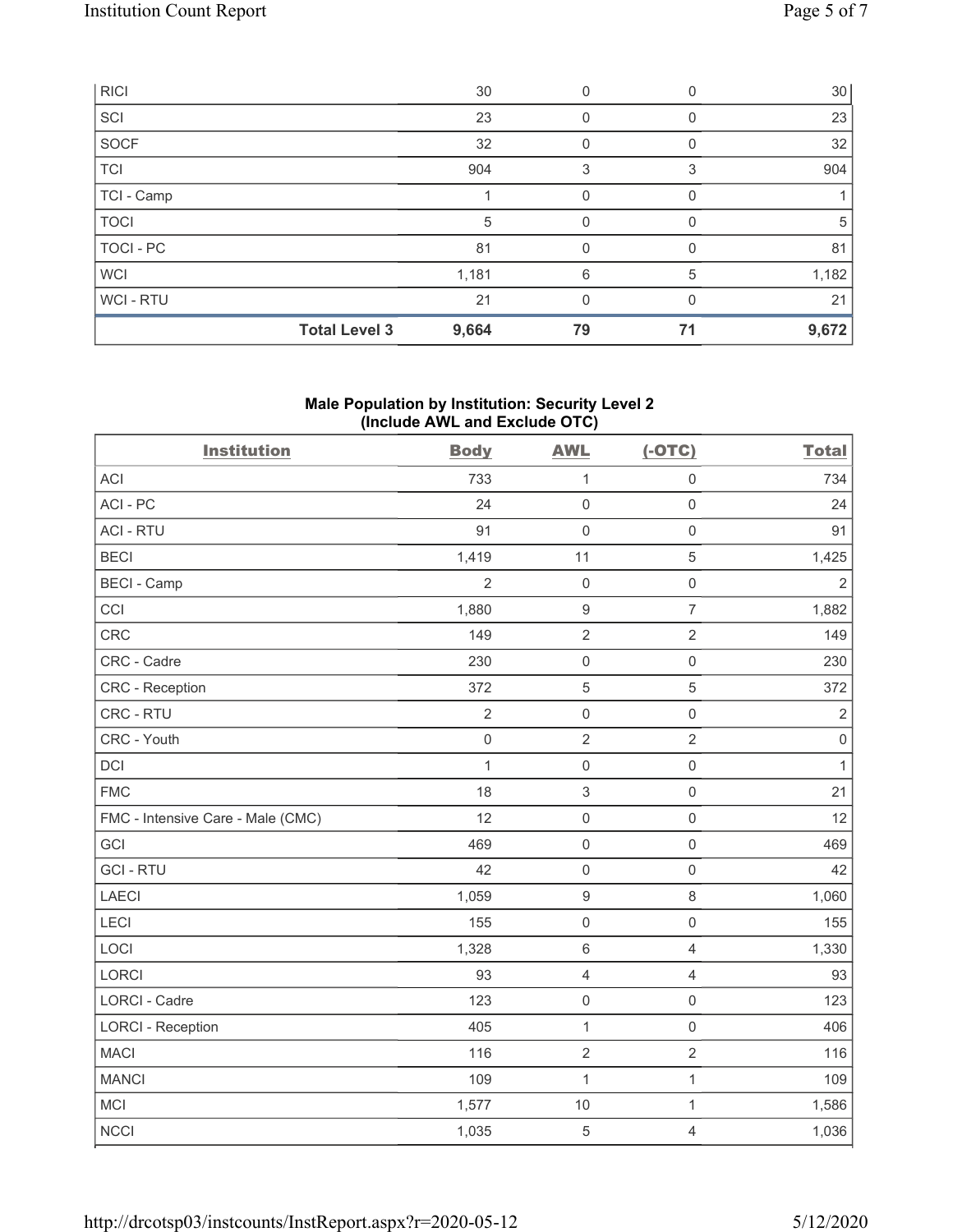| SCI         |                      | 1,036  | 9           | 8        | 1,037  |
|-------------|----------------------|--------|-------------|----------|--------|
| <b>RICI</b> |                      | 1,307  | 8           | 7        | 1,308  |
| <b>TCI</b>  |                      | 55     | $\mathbf 0$ | $\Omega$ | 55     |
| <b>TOCI</b> |                      |        |             |          | 8      |
| TOCI - PC   |                      | 53     | $\mathbf 0$ | $\Omega$ | 53     |
| <b>WCI</b>  |                      | 59     | 0           |          | 59     |
|             | <b>Total Level 2</b> | 16,333 | 102         | 64       | 16,371 |

### **Male Population by Institution: Security Level 1 (Include AWL and Exclude OTC)**

| <b>Institution</b>                | <b>Body</b>      | <b>AWL</b>          | $(-OTC)$            | <b>Total</b>   |
|-----------------------------------|------------------|---------------------|---------------------|----------------|
| <b>ACI</b>                        | 572              | $\mathbf{1}$        | $\mathsf{O}\xspace$ | 573            |
| ACI-PC                            | $\boldsymbol{9}$ | $\mathbf 0$         | $\mathsf{O}\xspace$ | 9              |
| <b>ACI - RTU</b>                  | 21               | $\mathbf 0$         | $\mathbf 0$         | 21             |
| <b>BECI</b>                       | 671              | $\boldsymbol{9}$    | $\mathfrak{S}$      | 677            |
| <b>BECI - Camp</b>                | 452              | $\mathbf 0$         | $\mathsf{O}\xspace$ | 452            |
| CCI                               | 603              | $\overline{4}$      | $\overline{2}$      | 605            |
| <b>CRC</b>                        | 59               | $\mathbf 0$         | $\mathbf 0$         | 59             |
| CRC - Cadre                       | $\overline{2}$   | $\mathbf 0$         | $\mathsf 0$         | $\overline{2}$ |
| <b>CRC</b> - Reception            | 348              | 5                   | $\overline{4}$      | 349            |
| <b>FMC</b>                        | 379              | $\overline{4}$      | $\mathbf 0$         | 383            |
| FMC - Intensive Care - Male (CMC) | 26               | $\mathsf{O}\xspace$ | $\mathsf 0$         | 26             |
| GCI                               | 714              | 5                   | $\mathfrak{S}$      | 716            |
| GCI - Camp                        | 573              | $\mathsf{O}\xspace$ | $\mathsf 0$         | 573            |
| <b>GCI-RTU</b>                    | 14               | $\mathsf{O}\xspace$ | $\mathbf 0$         | 14             |
| <b>LAECI</b>                      | 578              | $\overline{7}$      | $\overline{5}$      | 580            |
| LECI                              | $\overline{2}$   | $\mathbf{1}$        | $\mathbf{1}$        | $\overline{2}$ |
| LECI - Camp                       | 172              | $\mathbf 0$         | $\mathbf 0$         | 172            |
| LOCI                              | 872              | $\overline{4}$      | $\mathbf{1}$        | 875            |
| <b>LORCI</b>                      | 48               | 3                   | $\sqrt{3}$          | 48             |
| <b>LORCI - Cadre</b>              | 8                | $\mathsf{O}\xspace$ | $\mathsf 0$         | $\,8\,$        |
| <b>LORCI - Reception</b>          | 545              | $\mathbf 0$         | $\mathbf 0$         | 545            |
| MACI - Minimum                    | 1,179            | 11                  | $\boldsymbol{9}$    | 1,181          |
| <b>MANCI</b>                      | 32               | $\mathbf 0$         | $\mathsf{O}\xspace$ | 32             |
| MANCI - Camp                      | 352              | $\mathbf 0$         | $\mathbf 0$         | 352            |
| <b>MCI</b>                        | 521              | 10                  | $\overline{2}$      | 529            |